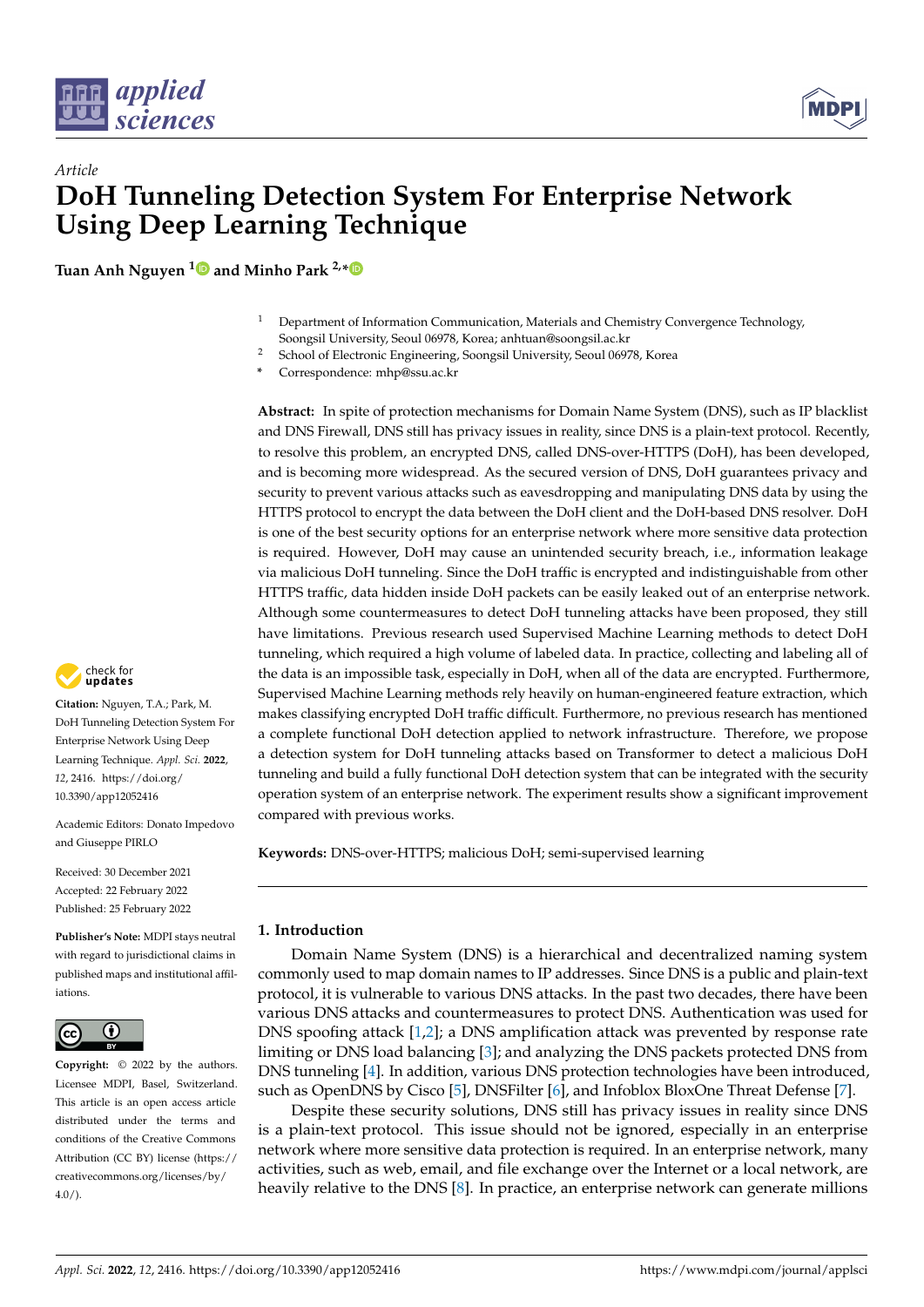of DNS queries and responses a day. The DNS traffic includes crucial data such as IP addresses, destination, source port number, and transaction ID, which can be exploited by attackers [\[9](#page-14-8)[–11\]](#page-14-9). Furthermore, attackers can obtain sensitive information to create user profile and exploit it to launch attacks or even for the calculation of a user's geographical area [\[12\]](#page-14-10).

To resolve this security issue, the Internet Engineering Task Force (IETF) developed DNS-over-HTTPS in 2018 [\[13\]](#page-14-11). In DoH, a DNS query is wrapped in the regular HTTPS traffic and forwarded to a DoH-capable DNS server called a DoH resolver via port 443. The query is resolved within a DoH request, and the response is also encrypted. DoH protects users' privacy while speeding up DNS query processing. Since DoH traffic is encrypted, even the internet service provider cannot examine the contents of the DNS packet. It can also protect DNS against phishing attack, eavesdropping, and DNS data modification by Man-in-the-Middle attack. DoH is now available as an extension service in various browsers, including Firefox and Chrome. The definition and implementation of DoH is explained clearly in RFC 8484 [\[13\]](#page-14-11) and RFC 1035 [\[14\]](#page-14-12).

Although DoH can prevent many security vulnerabilities, on the other hand, it may bring about a severe security problem. Because DoH APIs are public, attackers can easily use them to develop a more powerful DNS tunneling attack, known as DoH tunneling. DoH tunneling [\[15\]](#page-14-13) is an upgrade of DNS via HTTPS, which is harder to detect. The traditional DNS [\[9\]](#page-14-8) uses port 53 for communication in the DNS resolution process. Therefore, the existing security solutions such as OpenDNS by Cisco [\[5\]](#page-14-4), DNSFilter [\[6\]](#page-14-5), and Infoblox BloxOne Threat Defense [\[7\]](#page-14-6) analyze the DNS packets on this port. In DoH, however, all the DNS queries and responses are exchanged on port 443 [\[13\]](#page-14-11), which is the same port that other HTTPS applications use. Consequently, the existing DNS security techniques cannot capture the DoH packet separately. Moreover, since the DoH traffic is encrypted, the clues used to detect attacks such as packet header, packet number, packet length, packet direction, and arrival interval between packets are not available, which makes detection difficult [\[15\]](#page-14-13). Furthermore, DNS blocking solutions such as IP Blacklist cannot be executed because the information about IP address is encrypted in DoH.

The previous research on DoH tunneling detection has employed Supervised Machine Learning approaches such as Random Forest, Decision Tree, Support Vector Machine, and Gradient Boosting to distinguish DoH tunneling traffic from conventional HTTP traffic based on their statistical features [\[15–](#page-14-13)[17\]](#page-14-14). Although they achieved high accuracy with their dataset, there remain some limitations. Firstly, these techniques require labeled data to achieve high precision. However, due to the massive number of websites on the Internet, labeling all of the traffic data is an impossible task. Therefore, Supervised Machine Learning algorithms are not a good choice [\[18\]](#page-14-15). Secondly, the performance of Machine Learning techniques relies heavily on human-engineered feature extraction, which makes the classification of encrypted DoH traffic difficult. On the other hand, in Deep Learning, feature extraction is automatically selected through the training process. This characteristic makes Deep Learning a highly suitable method for DoH traffic classification, especially when we have no prior knowledge about the weight of the feature in DoH statistical features [\[19\]](#page-14-16).

To overcome the limitations of the existing proposals, we propose a DoH tunneling attack detection system based on Transformer, a Deep Learning model that adopts the mechanism of self-attention [\[20\]](#page-14-17). It includes an HTTPS traffic collection and a DoH attack detection module with a two-layer classifier to detect malicious DoH tunneling traffic. Both layers in the malicious DoH detection module use the Transformer [\[20\]](#page-14-17) architecture as a classifier. The first layer distinguishes DoH traffic from normal HTTPS traffic and the second layer classifies malicious DoH traffic from DoH traffic. The Transformer is a wellknown architecture in natural language-processing jobs that offers numerous advantages over previous time-series data classification approaches. The Transformer can handle sequence data in parallel, allowing it to process more data in the same time period. The self-attention module in Transformer helps it to autofocus on essential features in sequence.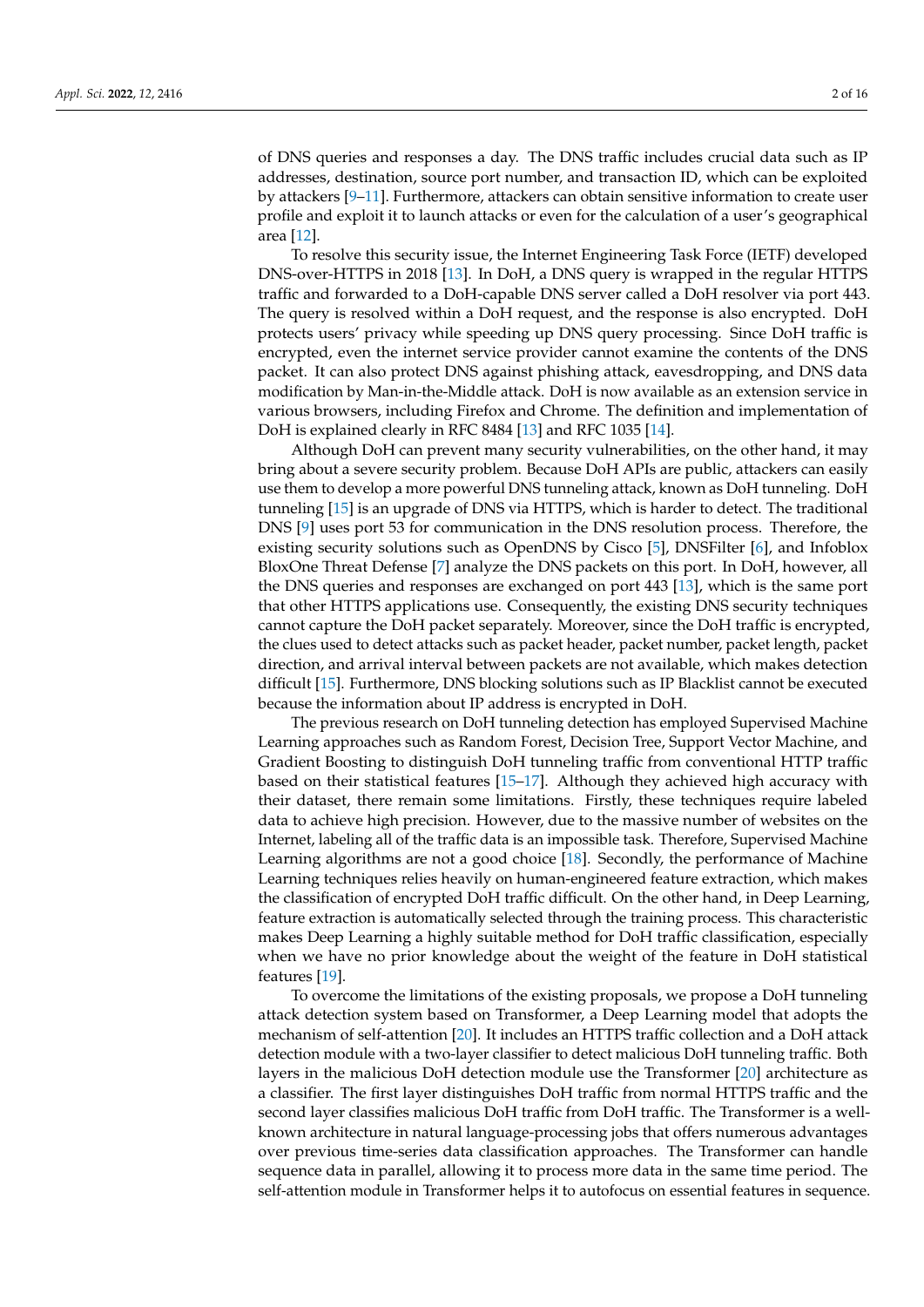These crucial characteristics make Transformer suitable for detecting DoH malicious traffic in HTTPS traffic.

The proposed system is a lightweight, intelligent, and efficient DoH tunneling detection solution for an enterprise network to detect malicious DoH traffic among HTTPS traffic successfully. Our proposed system provides a distributed collection system for the Security Operation Center (SOC) to capture HTTPS traffic at any machine in the network and analyze them to detect malicious DoH traffic in real time. The detection module with the Transformer model has many advantages compared with existing proposals. It requires a much smaller number of labeled data. Although it is trained with only 25% of the labeled data, it has better accuracy, up to 99%, than previous techniques with the same number of labeled data.

Our contributions in this study are as follows:

- We propose a two-layered detection approach based on Transformer architecture as an effective DoH tunneling detection model. The first layer separates DoH and HTTPS traffic. The second layer separates legitimate DoH traffic from malicious DoH traffic.
- We implement a fully functional DoH tunneling detection solution that can be integrated into an enterprise network's security operation system. The system is an end-to-end detection system that gathers HTTPS traffic traces, stores and analyzes them to detect malicious DoH traffic, and alerts the network manager.
- Finally, we conduct comprehensive experiments to evaluate the proposed scheme. The results show that our proposed method achieves significant improvement compared with other research.

The rest of the paper is organized as follows. Section [2](#page-2-0) reviews some related work. In Section [3,](#page-3-0) background knowledge is described. Section [4](#page-8-0) presents the model development and system architecture. Finally, the performance evaluation is shown in Section [5,](#page-11-0) and the paper is summarized with the conclusion in Section [6.](#page-13-0)

## <span id="page-2-0"></span>**2. Related Works**

## *2.1. DNS Attacks and Countermeasures Methods*

Ref. [\[1\]](#page-14-0) explained how DNS amplification attacks work and how difficult it is to detect them in the computer network. Since DNS amplification attacks are a kind of Distributed Denial of Service (DDoS) attack, DNS amplification attacks can be detected through other DDoS attack-detection techniques. Some solutions were proposed in [\[21\]](#page-14-18) to mitigate and prevent DNS amplification attacks, such as source IP verification and response rate limiting.

R. Houser [\[2\]](#page-14-1) proposed a DNS spoofing attack detection mechanism using a Support Vector Machine classifier to detect the attack in the LAN gateway. Their results show an accuracy of 89% in the early detection of a multi-day attack. Maksutov [\[22\]](#page-14-19) detected DNS spoofing by analyzing the DNS packet, and DNSSEC [\[23\]](#page-14-20) added an authentic fingerprint to prevent the DNS resolution process from spoofing.

Researchers in [\[24\]](#page-14-21) applied a Machine Learning classifier using K-Nearest Neighbor and Support Vector Machine to classify tunneling traffic from non-tunneling traffic through statistical fingerprints of protocol messages. Their results show high accuracy, up to 99% in short detection time. According to [\[15\]](#page-14-13), IP Blacklist is an effective tool to prevent DNS queries to malicious domains.

## *2.2. DoH Tunneling Detection Methods*

Most previous researchers focused on the applicability and performance aspects of DoH [\[25–](#page-14-22)[27\]](#page-15-0); only a few papers about DoH security have been published so far. Two of the most important objectives studied in DoH security are privacy and data exfiltration.

Refs. [\[28](#page-15-1)[,29\]](#page-15-2) studied the privacy of DoH protocol, and the results show that it is technically possible to defer private information about one's web browsing activity by capturing and analyzing their DoH traffic. Refs. [\[30,](#page-15-3)[31\]](#page-15-4) also studied DoH privacy, and the authors also agreed that despite the advantage in privacy, DoH could be a doubleedged sword.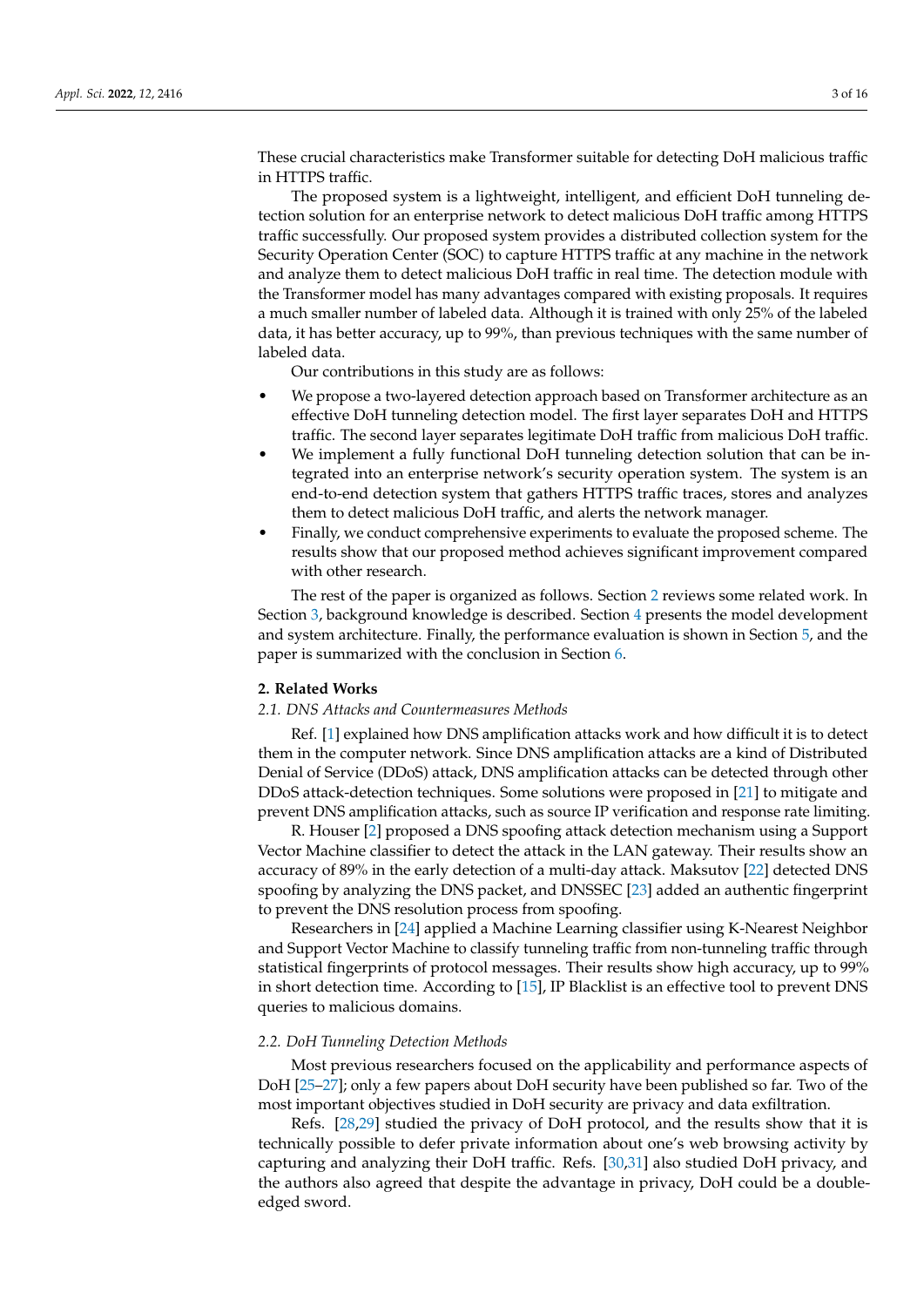Since DoH is a very recently developed technology, there is little research detecting DoH tunnels. In [\[29\]](#page-15-2), the authors surveyed the effectiveness of traffic analysis attacks on DoH traffic. They planned a new set of features and showed that the proposed DoH traffic analysis effectively identifies malicious websites. However, their work shows that training a model in a different environment to the one deployed causes a negative impact on the performance. Ref. [\[30\]](#page-15-3) proposed a novel traffic analysis method that combines size and timing information to classify the encryption DNS traffic. A new encrypted DNS traffic detection was proposed in [\[32\]](#page-15-5). In this work, the captured traffic was analyzed based on temporal features and packet sizes to detect DoH traffic. SANS Institute published a white paper [\[33\]](#page-15-6), clearly explaining DoH detection by applying the Real Intelligence Threat Analysis (RITA) framework.

The best-known example of malicious DoH attacks is the Godlua Backdoor [\[34\]](#page-15-7). In this attack, the attacker used DoH as a command-and-control (C2) communication channel between the attack command servers and malware or botnet in the victim network. Another cruel method of attackers is using DoH to trigger a redirected web page as a part of a spam campaign.

The author in [\[15–](#page-14-13)[17\]](#page-14-14) presented a two-layered binary classification approach, where the first layer distinguishes DoH traffic from non-DoH traffic and the second layer detects the malicious DoH. In their works, some traditional machine learning algorithms, such as Random Forest, Gradient Boosting, and K-Nearest Neighbors were applied for classification tasks. Eventually, these algorithms showed some limitations in term of accuracy and execution time, and required a large labeled dataset. Table [1](#page-3-1) illustrates the previous research methods and their drawbacks.

| Author                     | Method                                   | <b>Drawback</b>                                                                  |  |
|----------------------------|------------------------------------------|----------------------------------------------------------------------------------|--|
| M. Montazeri Shatoori [15] | Supervised Machine Learning<br>technique | Require a huge number of la-<br>beled data                                       |  |
| Mitsuhashi R. [16]         | Supervised Machine Learning<br>technique | Require a huge number of la-<br>beled data                                       |  |
| Sunil Kumar Singh [17]     | Supervised Machine Learning<br>technique | Only classifies the DoH traffic<br>and traditional DNS traffic                   |  |
| D. Hjelm $[33]$            | <b>Application Fingerprinting</b>        | Not flexible and require to<br>build an application finger-<br>printing database |  |
|                            |                                          |                                                                                  |  |

<span id="page-3-1"></span>**Table 1.** The drawbacks of previous DoH detection techniques.

#### <span id="page-3-0"></span>**3. Background Knowledge**

#### *3.1. Domain Name System (DNS)*

The Domain Name System (DNS) [\[14\]](#page-14-12) is the Internet's phone book. When a user queries the IP address of a domain name such as 'google.com' or 'facebook.com', DNS resolves the domain name and responds with the IP address of the website. The DNS resolution process is illustrated in Figure [1.](#page-4-0) The user sends a query to the local DNS resolver. If the local DNS resolver does not find the corresponding IP address in its cache memory, it forwards the DNS query iteratively or recursively through a root server, a Top-Level Domain (TLD) Server, and Authoritative Name Servers until the desired domain name resources are received. The DNS response is forwarded to the application through the Local DNS server. The application can access the web server after it obtains the DNS response.

From the local network to the public network, the data are transmitted in plain text over TCP or UDP in port 53 [\[14\]](#page-14-12), which is extremely vulnerable to cyber attack. Attackers exploit this process to perform attacks such as DNS amplification [\[1\]](#page-14-0), DNS hijacking [\[2\]](#page-14-1), DNS cache poisoning [\[3\]](#page-14-2), and DNS tunneling [\[4\]](#page-14-3).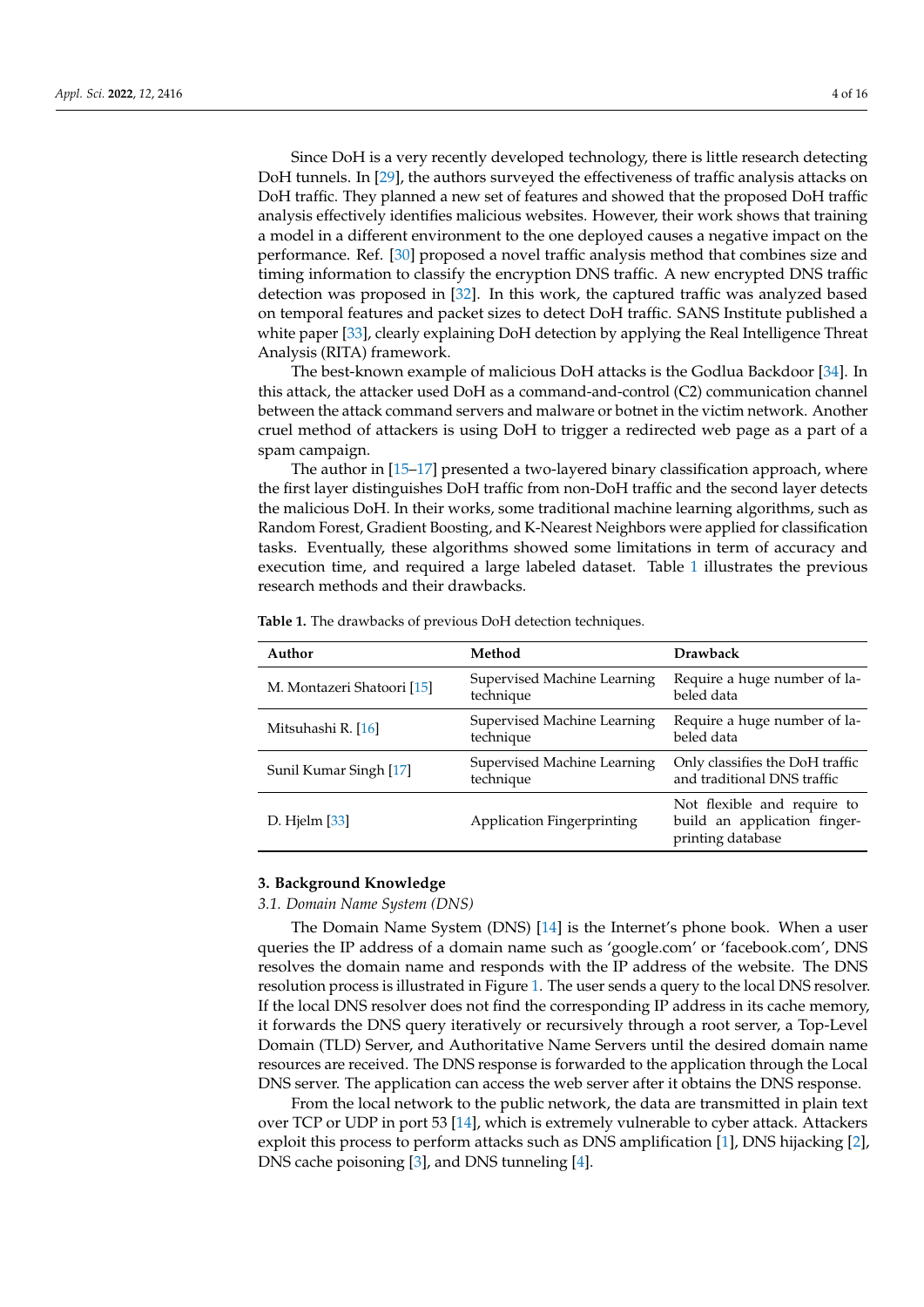<span id="page-4-0"></span>

**Figure 1.** DNS resolution process.

### *3.2. DNS-over-HTTPS*

As one of the new methods to secure DNS communications, DNS-over-HTTPS [\[13\]](#page-14-11) (or DoH) uses the widely-used HTTPS protocol between DNS clients and DoH resolvers. To use DoH, both the client and the resolver should be able to interpret this protocol. Figure [2](#page-4-1) demonstrates how a browser executes DoH. The local DoH proxy wraps a DNS query in an HTTPS request and sends it to the DoH server. The DoH server, which acts as a DNS resolver, receives this request and responds after performing standard DNS resolving activity (such as checking the DNS cache and performing DNS resolution). The response would be back in the HTTPS protocol. Once the browser obtains the IP address, it can access the web server. Using the HTTPS protocol also retains the advantages of the HTTP protocol, such as caching, redirection, and compression. Since all the request and response actions relative to the browser are secure, no user's information is exposed.

<span id="page-4-1"></span>

**Figure 2.** DNS-over-HTTPS resolution.

#### *3.3. DNS-over-HTTPS Vulnerabilities in Enterprise Network*

Since DoH is a fast, lightweight, and encrypted communication channel, it can be exploited as a data exfiltration channel. This attack is a much stronger version of DNS tunneling, called DoH tunneling. DNS tunneling can be easily detected by capturing and analyzing the DNS traffic content. However, the DNS tunneling detection methods cannot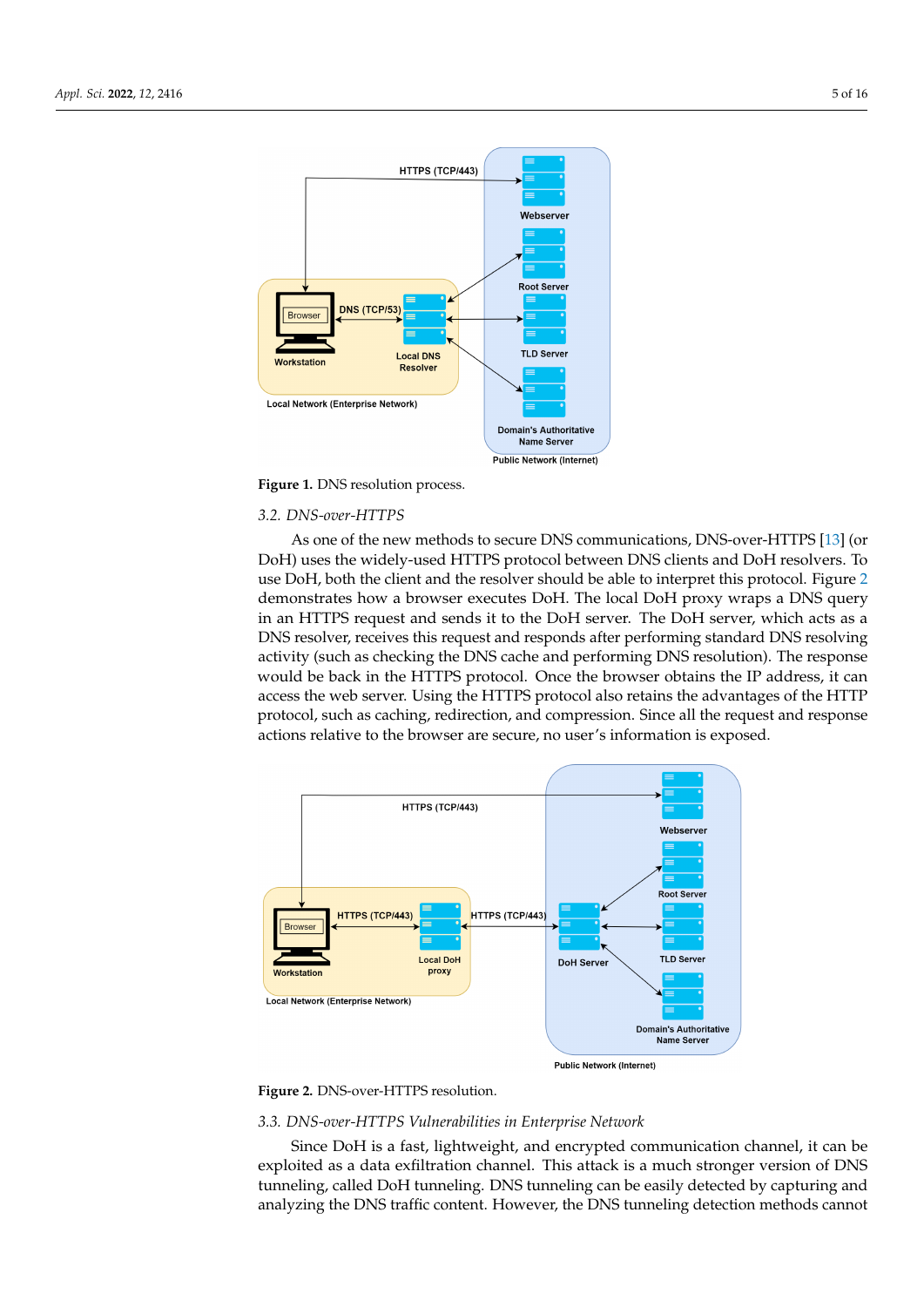be applied to DoH tunneling due to the encryption and the massive HTTPS traffic. In [\[13\]](#page-14-11), HTTP/2 is a recommended version of HTTP for DoH. The malware can utilize this HTTP/2 connection to send several DoH requests and responses to its server without creating a separate connection (or packet) for each request and response. Through this method, malware can hide the frequency of their DNS resolution and divide the exfiltrating data into small packets to hide their activities. This attack is hazardous for enterprise networks due to the share of network infrastructure, which can quickly spread the malware or bot in the network and steal information from shared databases. DoH tunneling may be slow but very efficient because it is unsusceptible to the traditional threat detection method. This work focuses on detecting DoH tunneling in an enterprise network.

A typical DoH tunneling attack in an enterprise network is shown in Figure [3.](#page-5-0) Firstly, the attacker registers a domain and embeds it into the malware. The malware reads the exfiltrating data and divides it line by line. Each part of the exfiltrating data is added to the DNS query. The malware periodically sends a DNS query to the local DoH proxy to wrap the DNS query in HTTPS. The local DoH proxy executes a standard DoH process to locate the registered domain name of the attacker and direct the DNS query to that server. When the DNS query with the exfiltrating data arrives, the attacker can extract the needed data by analyzing the DNS query log. Then the attacker server sends back a DNS response to the new malware command-and-control encrypted in the resource record in DNS response format.

<span id="page-5-0"></span>

**Figure 3.** DoH tunneling attack scheme.

#### *3.4. Transformer Architecture*

Transformer [\[20\]](#page-14-17) is a state-of-the-art technique in natural language processing. It was designed to deal with sequence-to-sequence problems, such as machine translation, text classification, and sentiment analysis.

The Transformer model proposes an architecture based on a self-attention mechanism and does not use Recurrent Neural Networks architecture. However, it provides a much better performance than other Sequence-to-sequence models in long sequence processing. Moreover, the transformer architecture processes the input sequences in parallel, which improves the training process time.

Some of important features of Transformer are:

• Encoder: The original encoder of the Transformer architecture has six identical layers, and each layer is constructed with a multi-head self-attention mechanism and a fully connected feed-forward network mechanism. Both of these mechanisms consist of a residual connection and a normalization layer. In our work, we only used four layers.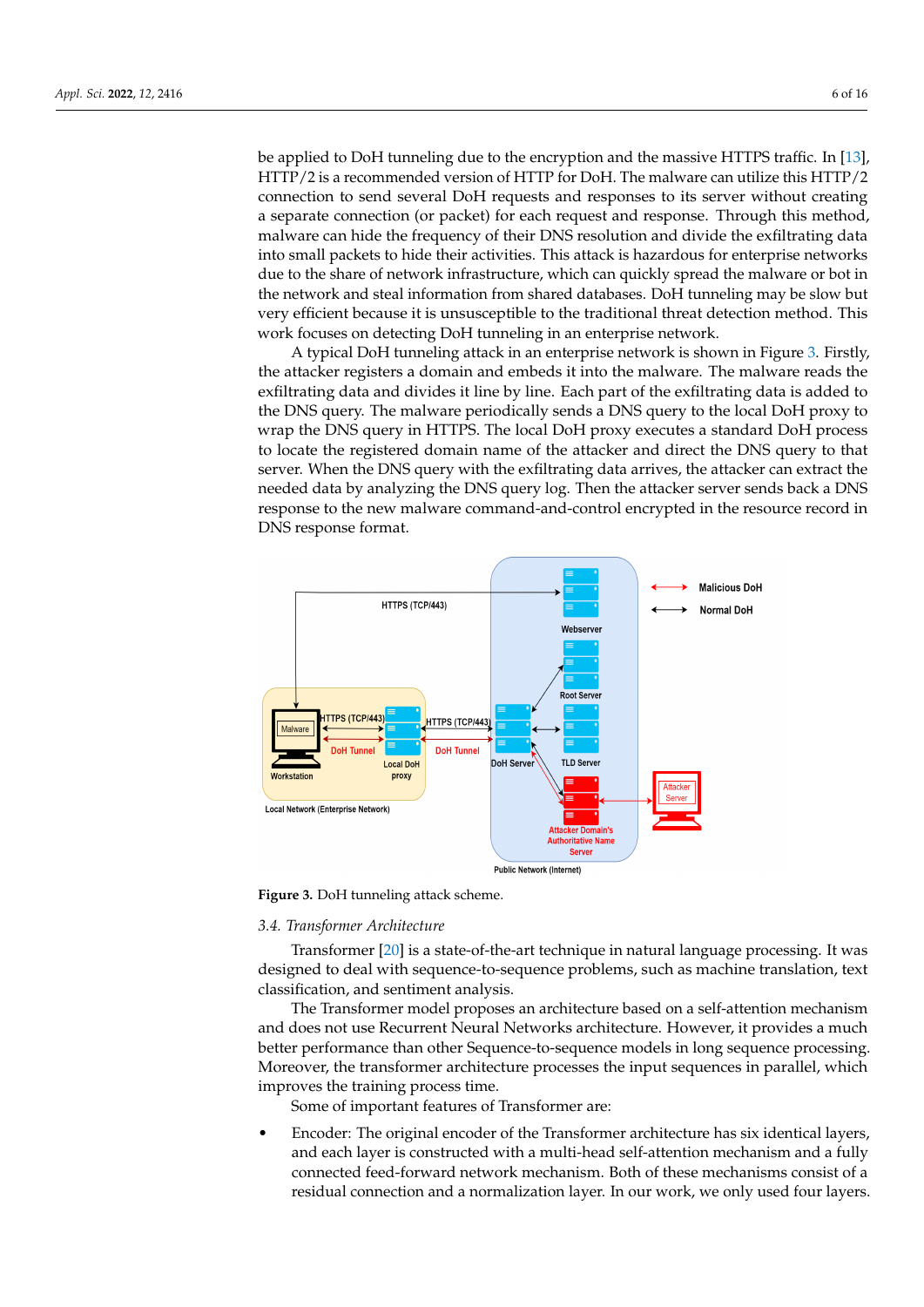- Decoder: The original decoder also includes six identical layers, each consisting of an additional sublayer. The additional sublayer performs multi-head attention over the output of the encoder stack.
- Attention Mechanism: The attention component of the network maps the critical and relevant elements from the input sequence and assigns higher weights to these elements, which enhances the accuracy of the output prediction.
- Scaled Dot-Product Attention: Scaled dot-product attention is an attention mechanism that calculates the output as a weighted sum of the values, where the weight assigned to each value is determined by the dot-product of the query with all the keys:

$$
Attention(Q, K, V) = softmax\left(\frac{QK^{T}}{\sqrt{d_k}}\right)V
$$
\n(1)

• Multi-Head Attention: The architecture of multi-head attention is shown in Figure [4.](#page-6-0) Instead of only computing the attention once, the multi-head attention mechanism operates through the scaled dot-product attention multiple times in parallel. The separated attention outputs are concatenated and linearly transformed into the expected dimensions. The multi-headed-attention matrix for input matrices (*Q*, *K*, *V*) is calculated as:

$$
\text{MultiHead}(Q, K, V) = \text{Concat}(\text{head}_1, ..., \text{head}_h)W^O
$$
\n
$$
\text{where head}_i = \text{Attention}\left(QW_i^Q, KW_i^K, VW_i^V\right) \tag{2}
$$

where  $W_i^{\rm Q}$  $W_i^Q$ ,  $W_i^K$ ,  $W_i^V$ , and  $W^O$  are parameter matrices to be learned.

<span id="page-6-0"></span>

**Figure 4.** Multi-head attention architecture [\[20\]](#page-14-17).

#### *3.5. ELK Architecture*

The ELK Stack [\[35\]](#page-15-8) is an architecture including distributed search and analytics engines. The core of ELK Stack is four modules: Elasticsearch, Logstash, Kibana, and Beats. These modules are designed, managed, and supported by Elastic.

• Elasticsearch is a NoSQL database with RESTful APIs based on the Lucene search engine. It is a search and analytics engine that is highly adaptable and dispersed. It has powerful queries for deep analysis and centrally maintains all data for quick document searches. It also provides horizontal scalability, allowing fast deployment, excellent reliability, and control.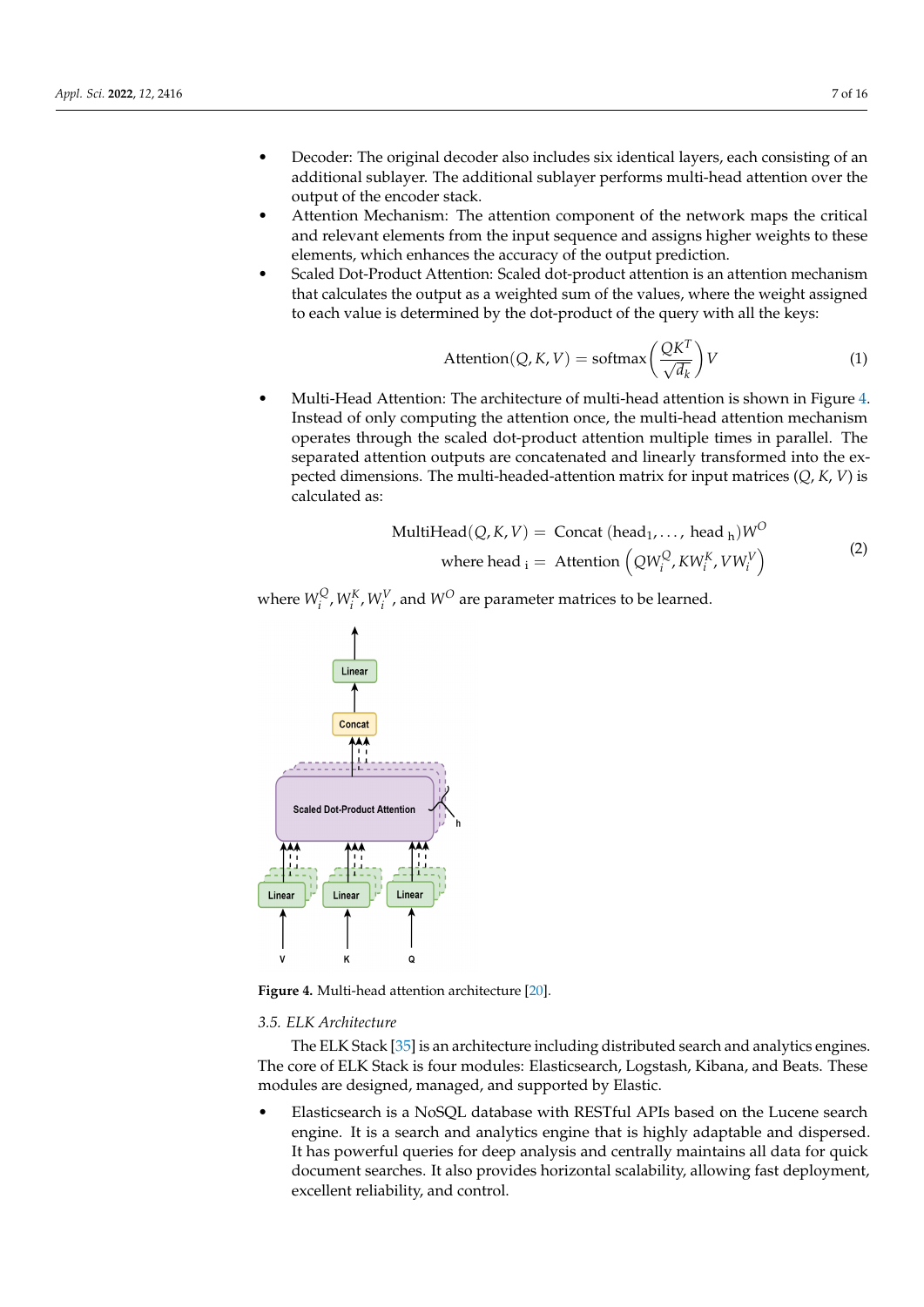- Logstash is a data collection pipeline tool. It is the first part of the ELK Stack, and it collects data and feeds it to Elasticsearch. It gathers a variety of data kinds from numerous sources simultaneously and makes it immediately available for further use.
- Kibana is a data visualization tool. It is used to visualize Elasticsearch data and provide developers with fast access. The Kibana dashboard visualizes sophisticated queries with interactive charts, geographical information, timelines, and diagrams. Kibana allows network managers to create and save individual charts based on their explicit requirements.
- Beats are lightweight agents that are installed at every client's station to collect logs and send them to the ELK host station.

These modules provide general-purpose monitoring, troubleshooting, and securing of the enterprise network infrastructure. Besides the security task, the enterprise network can use the ELK Stack for business intelligence or web analytics.

The workflow begins with Beats collecting data from every client in the network. Then, Logstash aggregates and processes data and sends data to Elasticsearch for indexing and storing, and the Kibana provides a user dashboard that helps the Enterprise Network Security team to monitor all the network traffic and threats.

The ELK Stack provides users with a robust platform that collects and processes data from multiple data sources, stores data in one centralized data store that can be auto-scaled, and offers various tools to analyze the data. The ELK database is well constructed and contains all the information about network activities.

However, the enterprise network may generate a massive number of logs in a short time due to its complexity, which will quickly overload the simple ELK architecture. RabbitMQ adds additional components into ELK architecture to handle a complex enterprise network.

Figure [5](#page-7-0) illustrates the architecture of ELK.

<span id="page-7-0"></span>

**Figure 5.** ELK architecture.

#### *3.6. Security Operation Center (SOC) in Enterprise Network*

Data breaches, malware infections, and cyberattacks commonly occur for large and small enterprises. Hundreds of new vulnerabilities threatening an enterprise's network environment are found every day. Defensive tools such as a firewall or an antivirus may not detect these threats. The longer unfixed threats result in more significant potential damage and expense to enterprises. Therefore, it becomes a daily priority for network security managers to detect and eradicate the threats before they cause any adverse effects.

Many IT departments address the issue by establishing a separate security operations center (SOC) internally or through a third-party security service provider. An SOC is a facility within an enterprise responsible for continuously monitoring and analyzing an organization's security and improving the organization's security while stopping and reacting to cybersecurity incidents.

SOC teams supervise and defend the organization's assets, including corporation property, confidential documents, and enterprise systems architecture. The SOC team is responsible for implementing the company's entire cybersecurity strategy and serving as a focal point for coordinated efforts to monitor, evaluate, and protect against cyberattacks.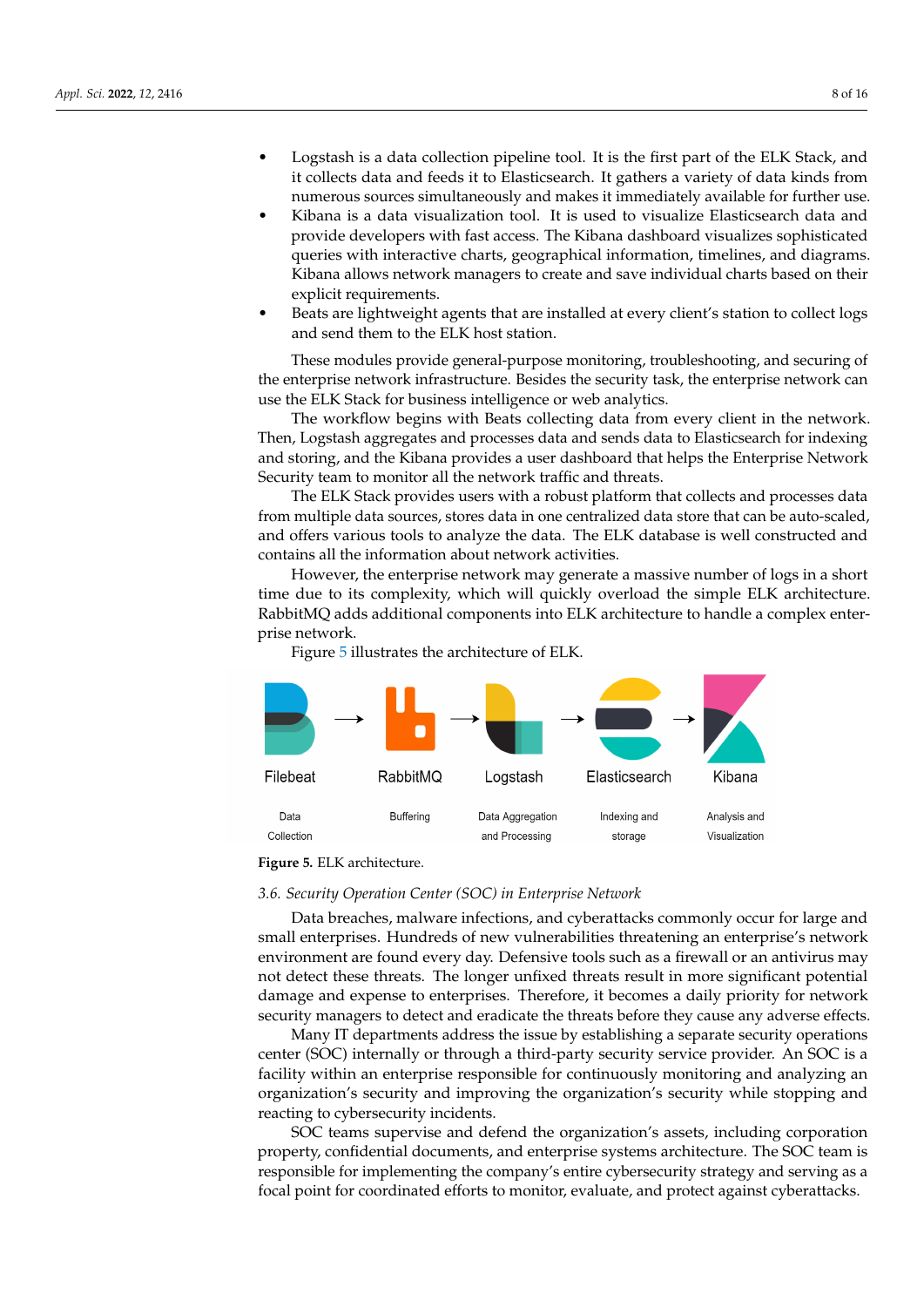Traditional security solutions such as passwords, Access Control Lists (ACLs), firewall rules, IDS rules, and others are becoming less practical. The enterprise network security team must always ensure that these tools work across all network devices to spot anomalous activity that may cause harm.

The primary responsibilities of an SOC include the following [\[36\]](#page-15-9):

- Prevention and detection: In cybersecurity, prevention is more effective than response. An SOC monitors the network to detect attacks rather than responding when they occur. As a result, the SOC team can see malicious activity and stop it before it causes any harm. When SOC analysts notice something unusual, they gather as much information as possible to conduct a more thorough investigation.
- Investigation: The SOC team analyzes anomaly activity at the investigation stage to establish the nature of the threat and the extent to which it has entered the infrastructure. The security analyst examines the network and activities of the company from the perspective of an attacker, looking for essential indicators and sections of weakness before they are exploited. By understanding how assaults escalate and successfully responding before they become uncontrollable, the analyst identifies and executes triage on various security problems. To achieve a successful defense, the SOC analyst combines the enterprise's network expertise with the most recent global threat intelligence, including specifics on attacker tools, techniques, and trends.
- Response: Following the investigation, the SOC team plans a reaction to address the issue. The SOC serves as the first responder as soon as an incident is confirmed, isolating endpoints, eliminating hazardous programs, stopping them from executing, removing them, and more.

The SOC attempts to restore systems and retrieve any lost or compromised data in the aftermath of an event. The process may include wiping and restarting endpoints, changing systems, or, in the case of ransomware attacks, deploying viable backups to evade the ransomware. This phase, if successful, will restore the network's status before the attack.

## <span id="page-8-0"></span>**4. Model Development and System Architecture**

In this section, we present the complete system, including the data collection process, the construction of two-layer classification models, and the system implementation into an enterprise network.

# *4.1. DoH Traffic Collection and Statistical Feature Extraction*

To capture HTTPS traffic in this work, we simulate the works of several users in the enterprise network. Figure [6](#page-9-0) shows the network topology used to capture the DoH traffic. All regular and malicious users send queries into multi-local DNS servers using the DoH protocol in our script. For ordinary users, we generated DoH traffic by accessing the 10,000 most popular websites, ranked by Alexa [\[37\]](#page-15-10), with DoH extensions of web browsers. We also applied the four most popular DoH servers and open-source DoH tunneling tools to create the encrypted TCP traffic through the DoH protocol to simulate malware or bot activities. The data capture was saved in .pcap file format. The simulation parameters are as follows:

- 1. Browser: Google Chrome, Filefox.
- 2. DoH Server: Adguard, Cloudflare, Google, and Quad9.
- 3. DoH tunneling tools: dns2tcp [\[38\]](#page-15-11), DNSCat2 [\[39\]](#page-15-12), Iodine [\[40\]](#page-15-13).
- 4. Traffic capture: tcpdump [\[41\]](#page-15-14).
- 5. Data rate: Random from 100 B/s to 1000 B/s.

The statistical features of the PCAP files are extracted by CICFlowMeter [\[42\]](#page-15-15). CI-CFlowMeter generates two datasets. The first dataset is used for the first layer of the process to classify DoH traffic and non-DoH traffic, and the second dataset is used for the second layer to classify DoH traffic and malicious DoH traffic. Table [2](#page-9-1) shows the list of statistical components extracted from CICFlowMeter.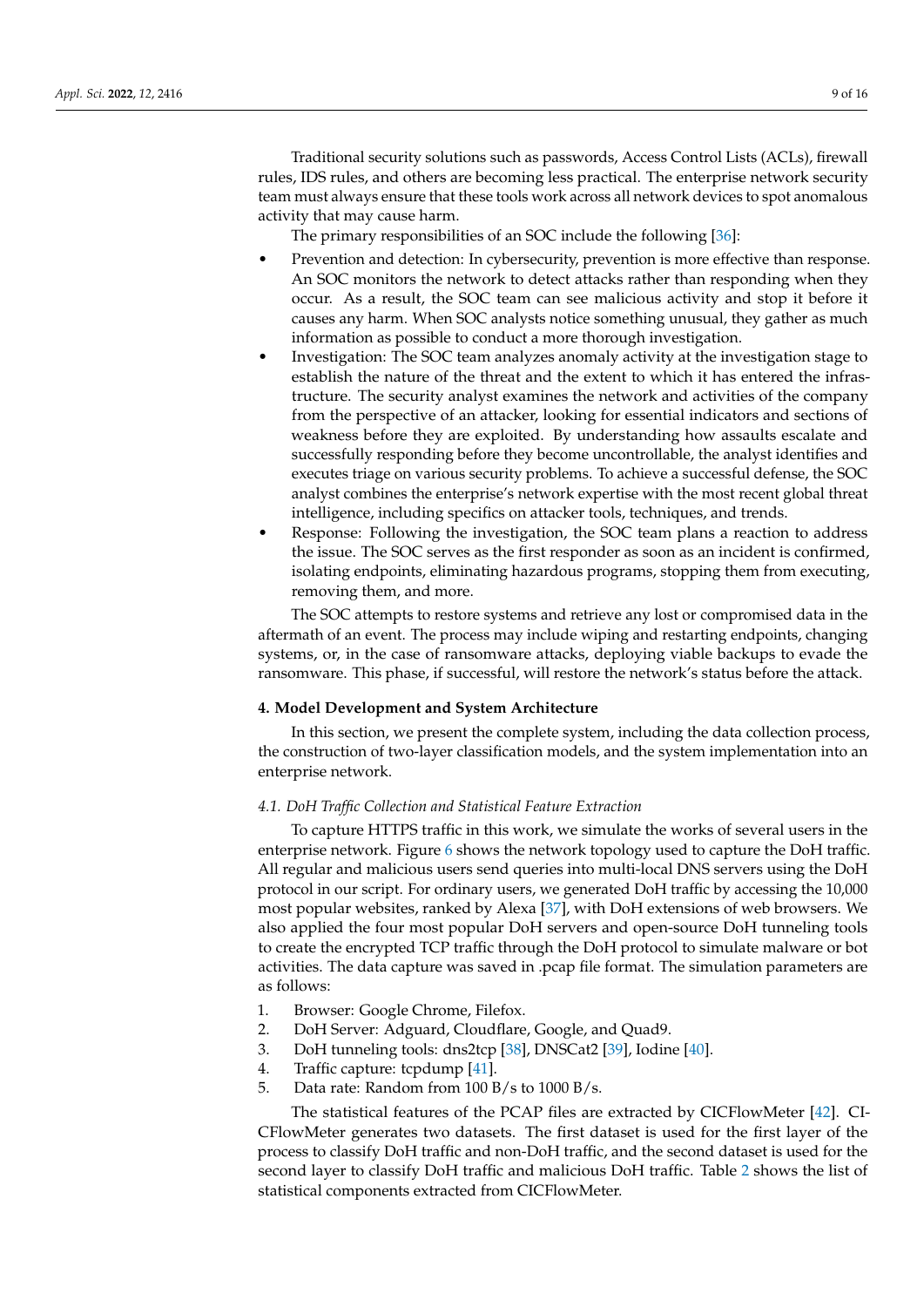<span id="page-9-0"></span>

**Figure 6.** Raw DoH traffic capture.

<span id="page-9-1"></span>**Table 2.** List of the 34 statistical features extracted from captured traffic using CICFlowmeter.

| No.            | <b>Feature Name</b>                    |  |
|----------------|----------------------------------------|--|
| 1              | Duration                               |  |
| $\overline{2}$ | Flow bytes sent                        |  |
| 3              | Flow sent rate                         |  |
| 4              | Flow bytes received                    |  |
| 5              | Flow received rate                     |  |
| 6              | Packet length variance                 |  |
| 7              | Packet length standard deviation       |  |
| 8              | Packet length mean                     |  |
| 9              | Packet length median                   |  |
| 10             | Packet length Mode                     |  |
| 11             | Packet length skew from median         |  |
| 12             | Packet length skew from mode           |  |
| 13             | Packet length coefficient of variation |  |
| 14             | Packet time variance                   |  |
| 15             | Packet time standard deviation         |  |
| 16             | Packet time mean                       |  |
| 17             | Packet time median                     |  |
| 18             | Packet time mode                       |  |
| 19             | Packet time skew from median           |  |
| 20             | Packet time skew from mode             |  |
| 21             | Packet time coefficient of variation   |  |
| 22             | Response time variance                 |  |
| 23             | Response time standard deviation       |  |
| 24             | Response time mean                     |  |
| 25             | Response time median                   |  |
| 26             | Response time mode                     |  |
| 27             | Response time skew from median         |  |
| 28             | Response time skew from mode           |  |
| 29             | Response time coefficient of variation |  |

## *4.2. Training Process*

Figure [7](#page-10-0) displays the training process phases for DoH tunneling attack detection. This process begins with the data preprocessing phase, removing the data point with infinity and nulls and replacing it with the mean value of that feature in the dataset. This step guarantees that only meaningful data points can be fed into our model. Then, data are provided into two-layer classification, both using Transformer architecture. In the previous works, Refs. [\[15](#page-14-13)[–17\]](#page-14-14), the ratio of DoH traffic to regular HTTPS traffic is 8:2, and the ratio of normal DoH traffic to malicious traffic is 10:1. We kept the same percentage in our work to make a fair comparison. The first layer objective is to isolate DoH traffic from non-DoH traffic. The dataset for the first layer included 233,427 instances, which is only 20% of instances compared with the previous work, and the ratio of DoH traffic to regular HTTPS is 8:2. After the training process, the model was used to classify the rest of the dataset to check the accuracy of the model. The second layer categorizes instances as malicious DoH or normal DoH. From the DoH traffic classified from the first layer, we randomly chose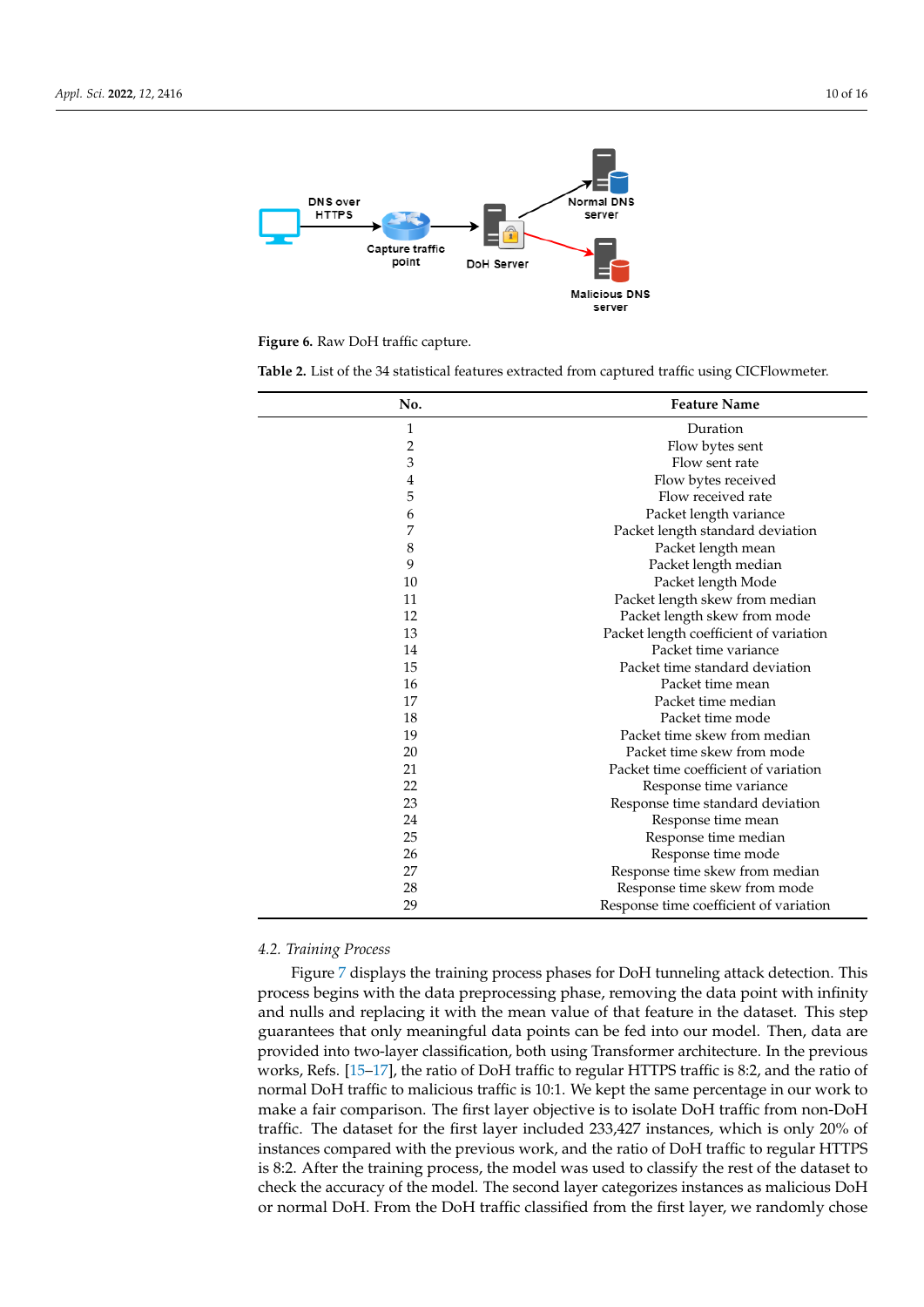53,928 instances, which are only 20% of instances compared with the previous work that had a ratio between regular DoH traffic and malicious DoH of 10:1. In both layers, we used the same Transformer architecture with similar parameters. The models were trained on a local CPU (Intel Core i7 8th 3.20 GHz) and GPU NVIDIA GeForce GTX-3060 8 GB (32 GB memory). The model parameters were constructed as in Table [3.](#page-10-1)

<span id="page-10-1"></span><span id="page-10-0"></span>



**Figure 7.** Training process phases for DoH tunneling attack detection.

## *4.3. System Implementation*

Our proposed system architecture can work as a supporting tool for the SOC team in protecting the Enterprise DNS system. The ELK architecture offers extensive investigations and correlations from numerous sources on a single platform by concentrating logs from the complex cloud environment. The capacity for real-time inquiry and visualization cuts down on time to discover insights and enables continuous monitoring. The ELK also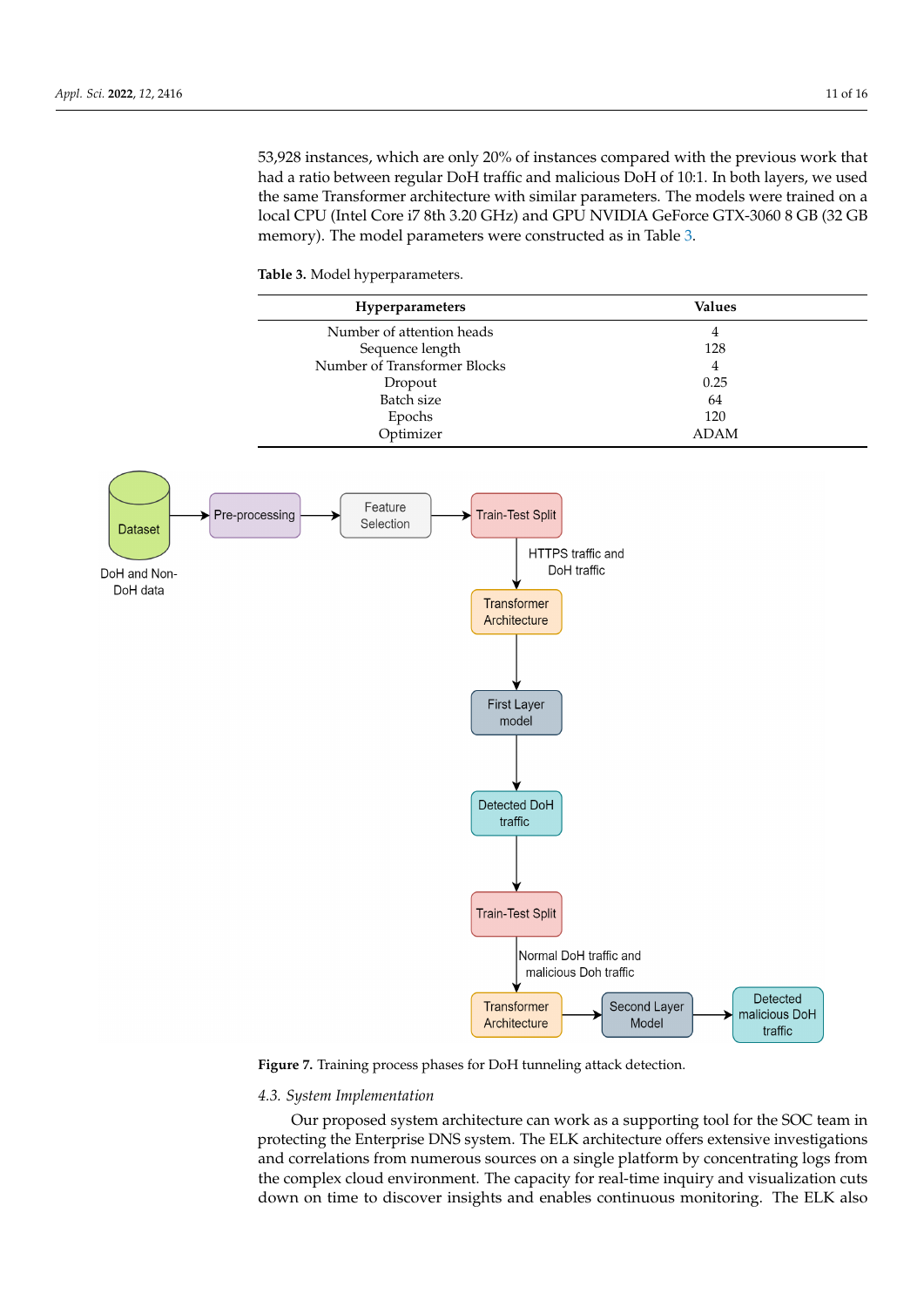supports many other platforms that help integrate other modules. Because of the limitation in our research scope, we only focus on the DoH tunneling attack. In practice, other deep learning models can be applied to our system to detect and prevent further attacks. Figure [8](#page-11-1) shows the detail of our system.

<span id="page-11-1"></span>

**Figure 8.** DoH tunneling detection system for SOC in an enterprise network.

## <span id="page-11-0"></span>**5. Results and Evaluation**

Figures [9](#page-11-2)[–12](#page-12-0) show the training and testing results of the Transformer models. We trained our model in 120 epochs and extracted the accuracy and sparse category crossentropy loss. The best results for the first layer are 99% accuracy and 0.048 in loss after 63 epochs, and the second layer is 99.4% accuracy and 0.033 in loss after 118 epochs. If we increase the number of epochs, the best results are unchanged. The gaps between the training and validation lines are small, proving that our models are convergent and not overfitted.

<span id="page-11-2"></span>

**Figure 9.** Model accuracy in training and validation phases in first layer.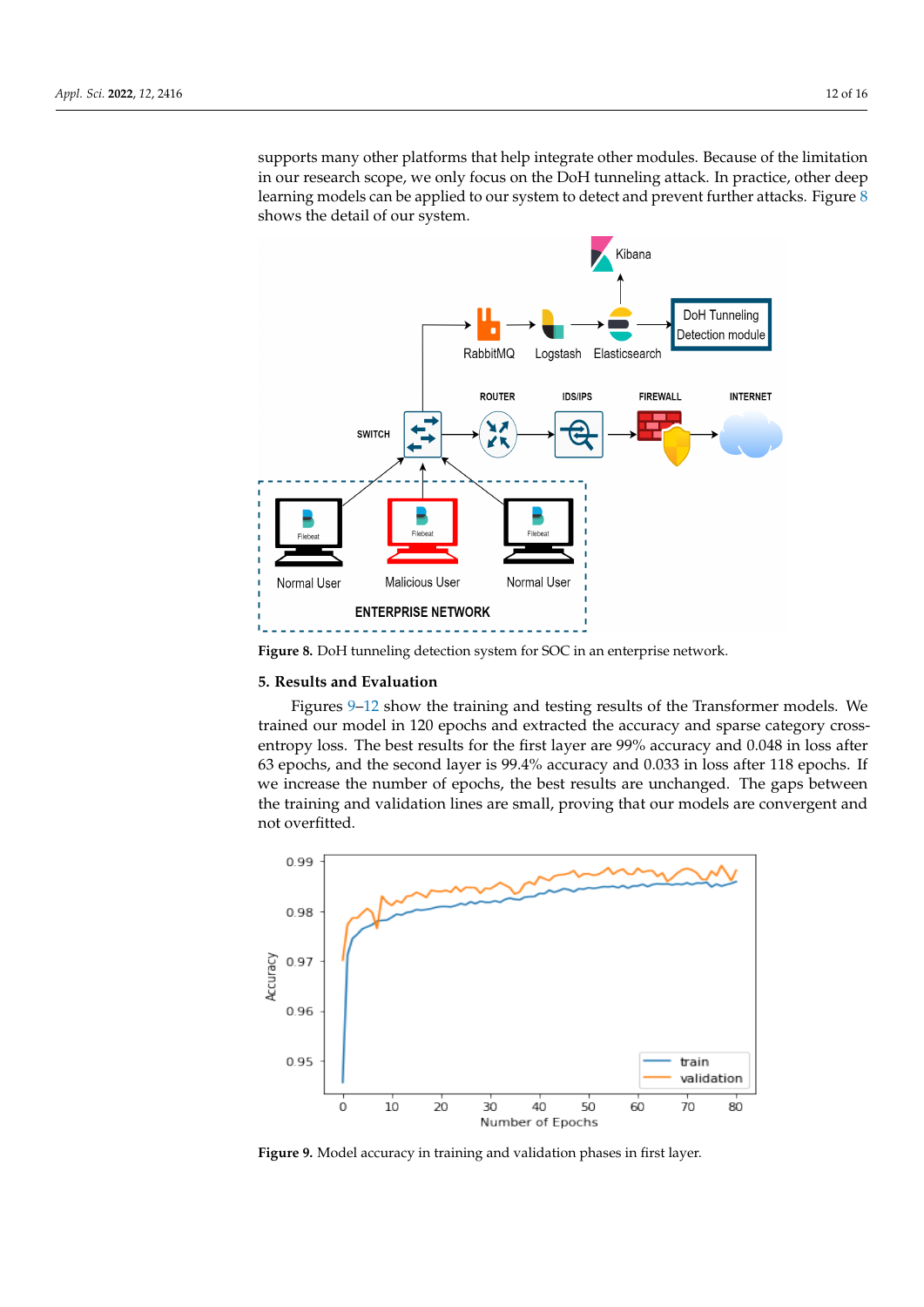

**Figure 10.** Model loss in training and validation phases in first layer.



**Figure 11.** Model accuracy in training and validation phases in second layer.

<span id="page-12-0"></span>

**Figure 12.** Model loss in training and validation phases in second layer.

To confirm the efficacy of the offered DoH tunneling detection system, we compared our model's evaluation parameters with other research in [\[15–](#page-14-13)[17\]](#page-14-14). We implemented their best algorithms with our dataset. Table [4](#page-13-1) shows the comparison between the performance metrics of our work and the previous works. The results show that we obtain better results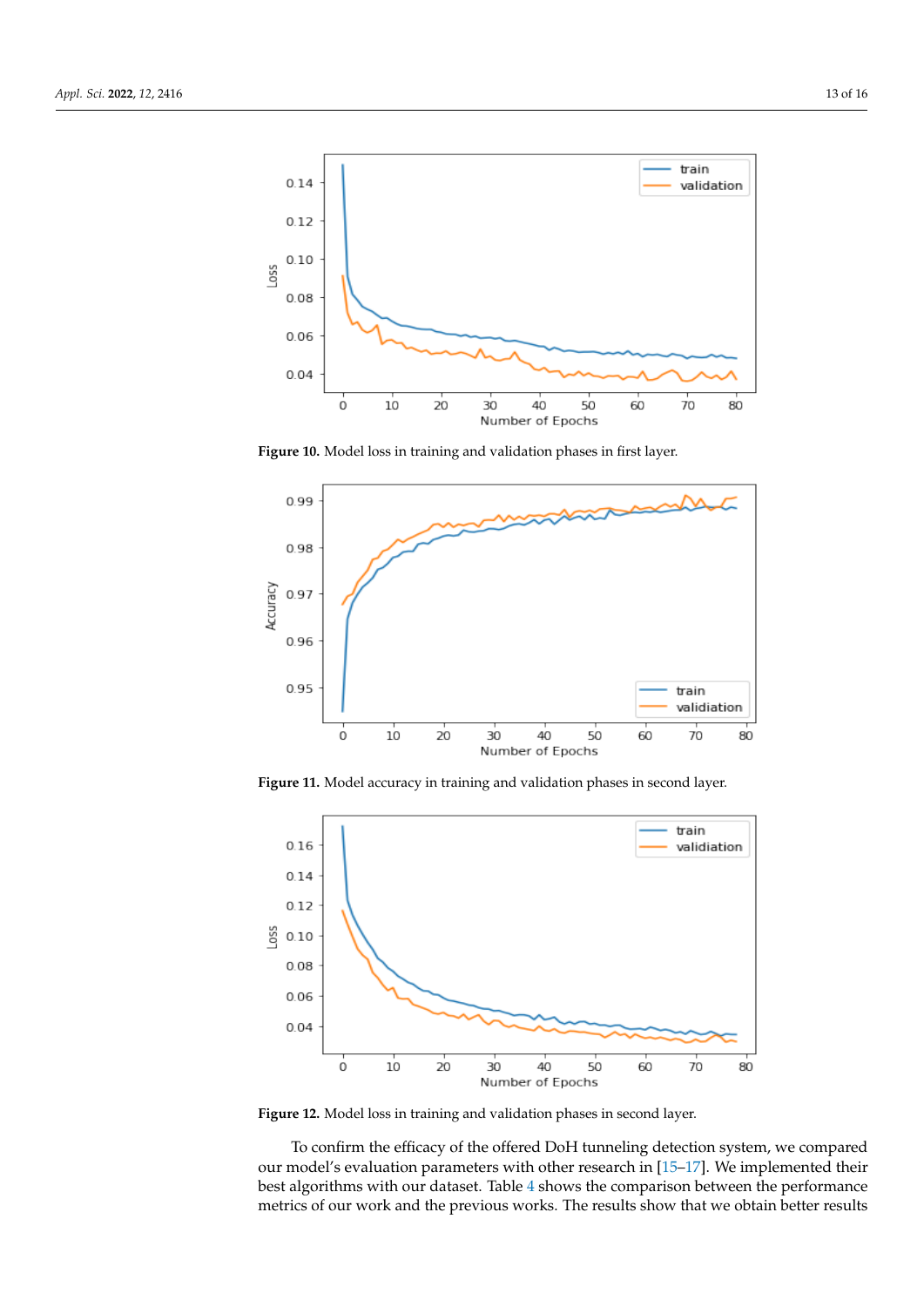with our two-layer Transformer model than with the earlier algorithms if we use the same number of labeled data. These results prove that our model can work more effectively in practicality when labeling the DoH data is very hard. The performance metrics used were:

• *Precision*: defined as the number of true positives (*TP*) over the number of true positives plus the number of false positives (*FN*)

$$
Precision = \frac{TP}{TP + FN} \tag{3}
$$

• *Recall*: defined as the number of true positives *(TP)* over the number of true positives plus the number of false negatives.

$$
Recall = \frac{TP}{TP + FP}
$$
 (4)

• *F*1-*scorce*: the adjustment average of the precision and recall

$$
F1 = 2 \times \frac{Precision \times Recall}{Precision + Recall}
$$
 (5)

<span id="page-13-1"></span>**Table 4.** Model evaluation.

| Model                  | Number of Instances in Training<br>Data (Layer 1/ Layer 2) | Precision (Layer 1/ Layer 2) | Recall (Layer 1/ Layer 2) | F1-Score (Layer 1/ Layer 2) |
|------------------------|------------------------------------------------------------|------------------------------|---------------------------|-----------------------------|
| RF [15]                | 233,427/53,928                                             | 0.92/0.93                    | 0.92/0.93                 | 0.92/0.93                   |
| $C4.5$ [15]            | 233,427/53,928                                             | 0.92/0.93                    | 0.92/0.92                 | 0.92/0.92                   |
| 2D CNN [16]            | 233,427/53,928                                             | 0.91/0.91                    | 0.91/0.91                 | 0.91/0.91                   |
| XGfoot [17]            | 233,427/53,928                                             | 0.94/0.94                    | 0.94/0.94                 | 0.94/0.94                   |
| Transformer (our work) | 233,427/53,928                                             | 0.99/0.994                   | 0.99/0.994                | 0.99/0.994                  |

# <span id="page-13-0"></span>**6. Conclusions**

With the emergence of cloud-based technologies, organization-specific security requirements for enterprise are changing. The traditional approach of addressing cybersecurity and physical security separately is no longer sufficient to protect an enterprise network. DNS is a crucial part of every network architecture. However, the traditional DNS architecture is vulnerable to cyberattacks. DoH is a privacy and security enhancement technology that uses HTTPS as an encryption technique for DNS queries. While DoH protects the data associated with the DNS query from DNS assaults, it also can be exploited by hackers to launch DoH tunneling attacks. Our research proposed a system that can be applied to enterprise networks as a security operation system. Our approach used the Transformer architecture as a classifier method to detect malicious DoH. Although the Transformer architecture is more complex than other Supervised Machine Learning models, it showed a significant improvement in the number of labeled data used. The results show that the Transformer model also achieved a very high accuracy of 0.994 but only needed a small number of labeled data, only 20% compared with other research. This advantage of the Transformer architecture makes it more suitable in malicious DoH tunneling detection because, in practice, labeling a large amount of encrypted network traffic is very complex work and requires many resources.

**Author Contributions:** Conceptualization, T.A.N.; project administration, M.P.; supervision, M.P.; writing—original draft, T.A.N. All authors have read and agreed to the published version of the manuscript.

**Funding:** This work was supported by the National Research Foundation of Korea (NRF) grant funded by the Korean government (MSIT) (No. 2020R1F1A1076795).

**Institutional Review Board Statement:** Not applicable.

**Informed Consent Statement:** Not applicable.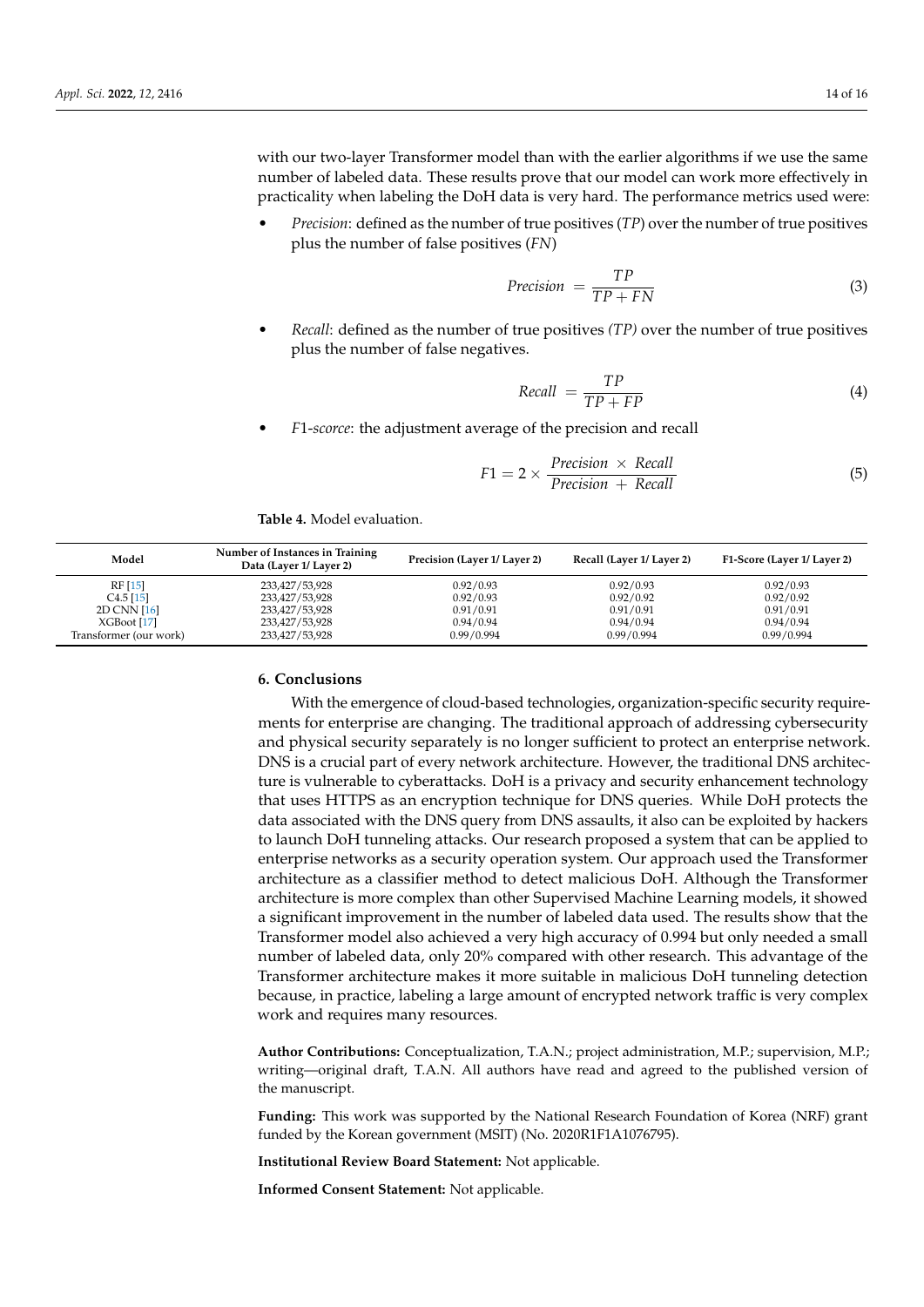**Data Availability Statement:** Not applicable.

**Conflicts of Interest:** The authors declare no conflict of interest.

## **References**

- <span id="page-14-0"></span>1. Houser, R.; Hao, S.; Li, Z.; Liu, D.; Cotton, C.; Wang, H. A Comprehensive Measurement-based Investigation of DNS Hijacking. In Proceedings of the 2021 40th International Symposium on Reliable Distributed Systems (SRDS), Chicago, IL, USA, 20–23 September 2021; pp. 210–221. [\[CrossRef\]](http://doi.org/10.1109/SRDS53918.2021.00029)
- <span id="page-14-1"></span>2. Stewart, J. Dns Cache Poisoning—The Next Generation. 2003. Available online: [https://www.ida.liu.se/~TDDD17/literature/](https://www.ida.liu.se/~TDDD17/literature/dnscache.pdf) [dnscache.pdf](https://www.ida.liu.se/~TDDD17/literature/dnscache.pdf) (accessed on 23 February 2022).
- <span id="page-14-2"></span>3. Vaughn, R. DNS Amplification Attacks (Preliminary Release). 2006. Available online: [http://index-of.es/Tutorials/AstalaVista/](http://index-of.es/Tutorials/AstalaVista/dns-amplification-attacks.pdf) [dns-amplification-attacks.pdf](http://index-of.es/Tutorials/AstalaVista/dns-amplification-attacks.pdf) (accessed on 23 February 2022).
- <span id="page-14-3"></span>4. Wang, Y.; Zhou, A.; Liao, S.; Zheng, R.; Hu, R.; Zhang, L. A comprehensive survey on DNS tunnel detection. *Comput. Networks* **2021**, *197*, 108322. [\[CrossRef\]](http://dx.doi.org/10.1016/j.comnet.2021.108322)
- <span id="page-14-4"></span>5. OpenDNS. Available online: <https://www.opendns.com/> (accessed on 23 December 2021).
- <span id="page-14-5"></span>6. DNSFilter. Available online: <https://www.dnsfilter.com/> (accessed on 23 December 2021).
- <span id="page-14-6"></span>7. Infoblox BloxOne Threat Defense. Available online: <https://www.infoblox.com/products/bloxone-threat-defense/> (accessed on 23 December 2021).
- <span id="page-14-7"></span>8. Bieler, D.; Kindness, A. The Enterprise Network Enables Business Innovation. Available online: <https://www.hughes.com/> (accessed on 9 February 2021).
- <span id="page-14-8"></span>9. Domain Name System—Request For Comments 1034. Available online: <https://tools.ietf.org/html/rfc1034> (accessed on 9 February 2022).
- 10. Carli, F. Security Issues with DNS. Available online: <https://www.sans.org/white-papers/1069/> (accessed on 9 February 2022).
- <span id="page-14-9"></span>11. Kim, T.H.; Reeves, D. A survey of domain name system vulnerabilities and attacks. *J. Surveill. Secur. Saf.* **2020**, *1*, 34–60. [\[CrossRef\]](http://dx.doi.org/10.20517/jsss.2020.14)
- <span id="page-14-10"></span>12. Guha, S.; Francis, P. Identity trail: Covert surveillance using DNS. In Proceedings of the Internationl Workshop on Privacy Enhancing Technologies (PET), Ottawa, BC, Canada, 20–22 June 2007.
- <span id="page-14-11"></span>13. Hoffman, P.; McManus, P. RFC 8484—DNS Queries over HTTPS. October 2018. Available online: [https://datatracker.ietf.org/](https://datatracker.ietf.org/doc/html/rfc8484) [doc/html/rfc8484](https://datatracker.ietf.org/doc/html/rfc8484) (accessed on 23 May 2021).
- <span id="page-14-12"></span>14. Mockapetris, P. Domain Names—Implementation and Specification. Available online: [https://datatracker.ietf.org/doc/html/](https://datatracker.ietf.org/doc/html/rfc1035) [rfc1035](https://datatracker.ietf.org/doc/html/rfc1035) (accessed on 23 February 2022).
- <span id="page-14-13"></span>15. Montazeri Shatoori, M.; Davidson, L.; Kaur, G.; Lashkari, A.H. Detection of DoH Tunnels using Time-series Classification of Encrypted Traffic. In Proceedings of the 2020 IEEE International Conference on Dependable, Autonomic and Secure Computing, International Conference on Pervasive Intelligence and Computing, International Conference on Cloud and Big Data Computing, International Conference on Cyber Science and Technology Congress (DASC/PiCom/CBDCom/CyberSciTech), Calgary, AB, Canada, 17–22 August 2020; pp. 63–70. [\[CrossRef\]](http://dx.doi.org/10.1109/DASC-PICom-CBDCom-CyberSciTech49142.2020.00026)
- <span id="page-14-23"></span>16. Mitsuhashi, R.; Satoh, A.; Jin, Y.; Iida, K.; Shinagawa, T.; Takai, Y. Identifying Malicious DNS Tunnel Tools from DoH Traffic Using Hierarchical Machine Learning Classification. In *Information Security. ISC 2021*; Lecture Notes in Computer Science; Liu, J.K., Katsikas, S., Meng, W., Susilo, W., Intan, R., Eds.; Springer: Cham, Switzerland, 2021; Volume 13118. [\[CrossRef\]](http://dx.doi.org/10.1007/978-3-030-91356-4_13)
- <span id="page-14-14"></span>17. Singh, S.K.; Roy, P.K. Detecting Malicious DNS over HTTPS Traffic Using Machine Learning. In Proceedings of the 2020 International Conference on Innovation and Intelligence for Informatics, Computing and Technologies (3ICT), Sakheer, Bahrain, 20–21 December 2020; pp. 1–6. [\[CrossRef\]](http://dx.doi.org/10.1109/3ICT51146.2020.9312004)
- <span id="page-14-15"></span>18. De Vries, L.J.W. Detection of DoH Tunnelling: Comparing Supervised with Unsupervised Learning. 2021. Available online: <http://essay.utwente.nl/88335/> (accessed on 23 December 2021).
- <span id="page-14-16"></span>19. Rezaei, S.; Liu, X. Deep Learning for Encrypted Traffic Classification: An Overview. *IEEE Commun. Mag.* **2019**, *57*, 76–81. [\[CrossRef\]](http://dx.doi.org/10.1109/MCOM.2019.1800819)
- <span id="page-14-17"></span>20. Vaswani, A.; Shazeer, N.; Parmar, N.; Uszkoreit, J.; Jones, L.; Gomez, A.N.; Kaiser, L.; Polosukhin, I. Attention Is All You Need. *arXiv* **2017**, arXiv:1706.03762.
- <span id="page-14-18"></span>21. CISA Alert (TA13-088A) DNS Amplication Attacks. Available online: <https://www.cisa.gov/uscert/ncas/alerts/TA13-088A> (accessed on 23 February 2022).
- <span id="page-14-19"></span>22. Maksutov, A.A.; Cherepanov, I.A.; Alekseev, M.S. Detection and prevention of DNS spoofing attacks. In Proceedings of the 2017 Siberian Symposium on Data Science and Engineering (SSDSE), Novosibirsk, Russia, 12–13 April 2017; pp. 84–87. [\[CrossRef\]](http://dx.doi.org/10.1109/SSDSE.2017.8071970)
- <span id="page-14-20"></span>23. Arends, R.; Telematica Instituut. "DNS Security Introduction and Requirements" RFC4033. Available online: [https://datatracker.](https://datatracker.ietf.org/doc/html/rfc4033) [ietf.org/doc/html/rfc4033](https://datatracker.ietf.org/doc/html/rfc4033) (accessed on 9 February 2022).
- <span id="page-14-21"></span>24. Aiello, M.; Mongelli, M.; Papaleo, G. DNS tunneling detection through statistical fingerprints of protocol messages and machine learning. *Int. J. Commun. Syst.* **2015**, *28*, 1987–2002. [\[CrossRef\]](http://dx.doi.org/10.1002/dac.2836)
- <span id="page-14-22"></span>25. Bottger, T.; Cuadrado, F.; Antichi, G.; Fernandes, E.L.; Tyson, G.; Castro, I.; Uhlig, S. An Empirical Study of the Cost of DNSover-HTTPS. In Proceedings of the Internet Measurement Conference, Amsterdam, The Netherlands, 21–23 October 2019; pp. 15–21.